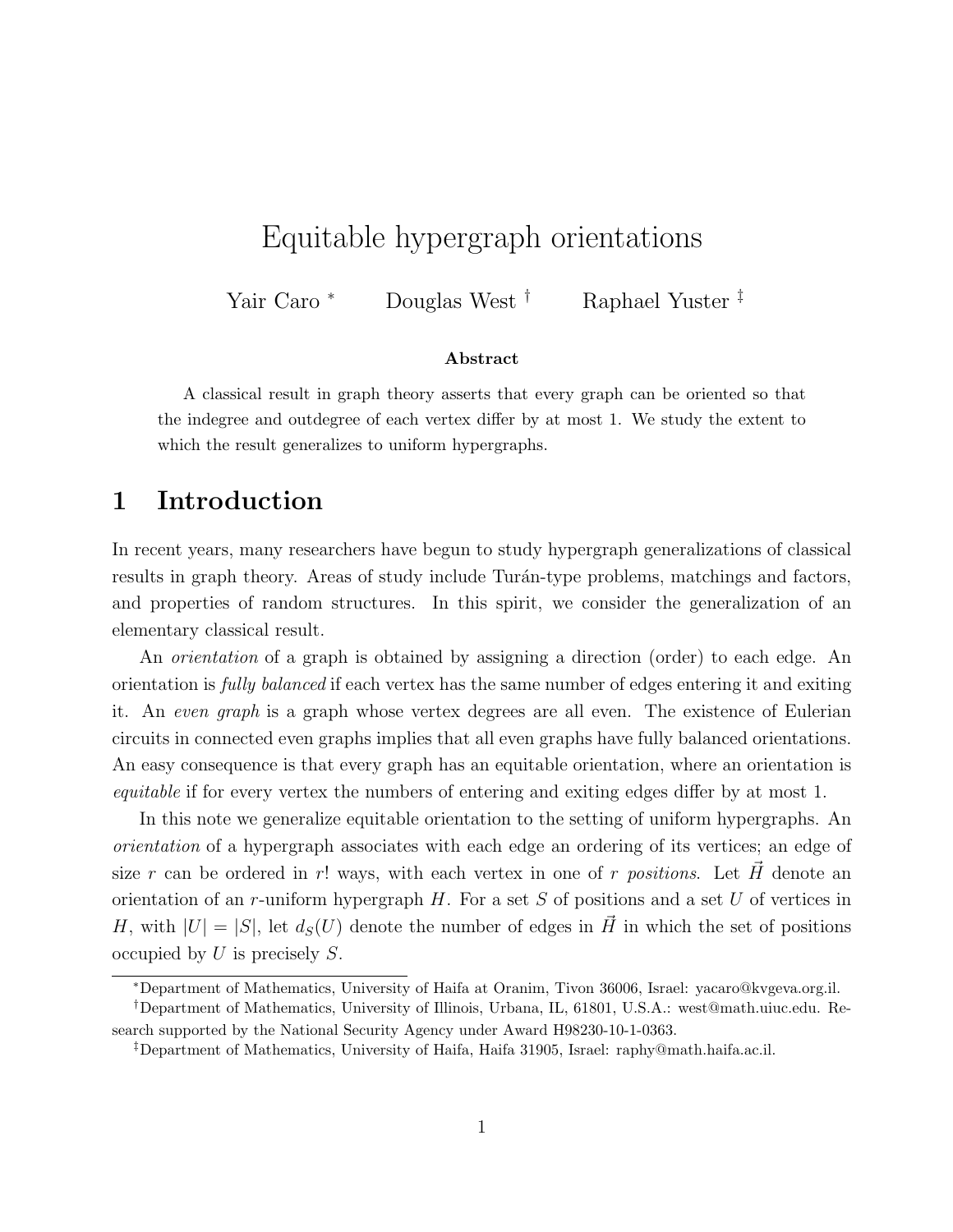For  $p \in \{1,\ldots,r\}$ , say that an orientation  $\vec{H}$  of an r-uniform hypergraph H is p-equitable if  $|d_S(U) - d_T(U)| \leq 1$  for every p-set U of vertices and p-sets S and T of positions. The statement that every graph has an equitable orientation is just the statement that every 2 uniform hypergraph has a 1-equitable orientation. We present three results about  $p$ -equitable orientations of hypergraphs.

#### **Theorem 1.** For  $p \in \{1, r-1\}$ , every r-uniform hypergraph has a p-equitable orientation.

For 3-uniform hypergraphs, Theorem 1 covers all cases. For larger  $r$ , Theorem 1 is essentially the best one can prove. Already for  $r = 4$ , there are 4-uniform hypergraphs having no 2-equitable orientation. Our second theorem yields a more general family of examples. Let  $K_n^r$  denote the complete *r*-uniform hypergraph with *n* vertices.

**Theorem 2.** If  $1 < p < r-1$  and  $\binom{r}{r}$  $\binom{r}{r}$  divides  $\binom{n-p}{r-p}$  $_{r-p}^{(n-p)}$ , then existence of a p-equitable orientation of  $K_n^r$  requires that r divides  $\binom{n-1}{r-1}$  $_{r-1}^{n-1}$ ).

As a corollary, we show that if  $p$  is a prime power and  $m$  is a positive integer relatively prime to p, then  $K_{(m)}^{mp}$  $\binom{mp}{(m+1)p}$  has no p-equitable orientation. Also,  $K_n^4$  has no 2-equitable orientation when  $n \equiv 6 \mod 12$ .

Although p-equitable orientations may fail to exist when  $1 < p < r-1$ , they do exist when each edge shares fewer than p elements with most other edges. The p-set multigraph  $L_p(H)$ of a hypergraph  $H$  is the graph whose vertices are the edges of  $H$ , such that edges  $e$  and  $e'$ in H are adjacent in  $L_p(H)$  if they have at least p common vertices. The multiplicity of the resulting edge in  $L_p(H)$  is the number of p-subsets of  $e \cap e'$ . When H is 2-uniform,  $L_1(H)$ is simply the line graph of H. We prove that if the maximum degree of  $L_p(H)$  is relatively small, then  $H$  has a p-equitable orientation. Indeed, it suffices to bound the degeneracy; a graph is k-degenerate if every subgraph has a vertex of degree at most  $k$ .

**Theorem 3.** Let H be an r-uniform hypergraph. If  $L_p(H)$  is  $\binom{r}{n}$  $\binom{r}{p} - 1$ )-degenerate, then H has a p-equitable orientation. In particular, if  $\Delta(L_p(H)) < \binom{r}{n}$  $\binom{r}{p}$ , then H has a p-equitable orientation.

Section 2 contains the proofs; Section 3 presents some extensions and open problems. There are several ways to prove Theorem 1, extending various proofs of the special case  $r = 2$ . We present a proof based on König's Theorem for edge-colorings of bipartite graphs (see [2, p. 37, for example): every bipartite graph with maximum degree  $r$  decomposes into  $r$  matchings.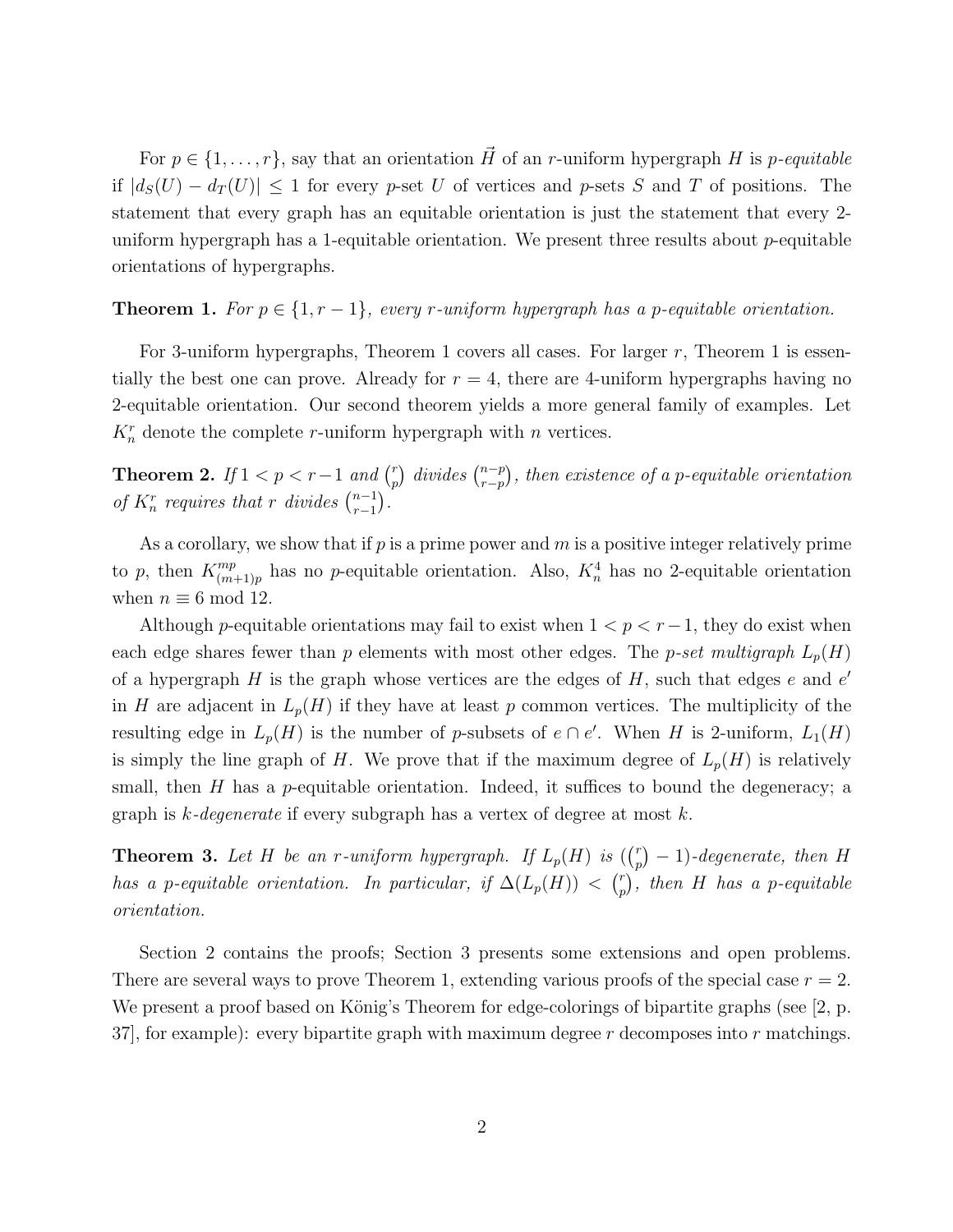# 2 Proofs

We write  $V(H)$  and  $E(H)$  for the vertex set and edge set of a hypergraph H. Let  $[r]$  =  $\{1,\ldots,r\}$ . If  $|U| \leq r$ , then  $\sum d_S(U) = d(U)$ , where the sum is over all subsets S of  $[r]$  with  $|S| = |U|$ , and  $d(U)$  denotes the number of edges in H containing U.

**Theorem (1).** For  $p \in \{1, r-1\}$ , every r-uniform hypergraph has a p-equitable orientation.

*Proof.* Let H be an r-uniform hypergraph. Let X be the family of p-sets in  $V(H)$ , and let  $Y = E(H)$ . Let B be the bipartite graph with partite sets X and Y such that vertices  $U \in X$ and  $e \in Y$  are adjacent in B if and only if  $U \subseteq e$ . Since  $p \in \{1, r-1\}$ , the degree in B of each element of Y is  $r$ , and the degree in B of an element U of X is its degree in H, which we have written as  $d(U)$ .

Form a modified graph B' from B as follows. Split each  $U \in X$  into  $\lceil d(U)/r \rceil$  vertices and assign each edge incident to  $U$  to one of these copies of  $U$  so that each copy except possibly the last is incident to r edges in  $B'$ . Thus  $B'$  is a bipartite graph with maximum degree r. By König's Theorem, B' decomposes into r matchings  $M_1, \ldots, M_r$ .

We use  $M_1,\ldots,M_r$  to define an orientation  $\vec{H}$ . The neighbors in B' of a vertex  $e \in Y$  are copies of distinct vertices of X, since B has no multi-edges. The edges of B' incident to e lie in distinct matchings in B'. If  $Ue \in M_i$ , then in position i of the ordering of e in  $\vec{H}$  we place

- a) the one element of U if  $p = 1$ .
- b) the one element of  $e-U$  if  $p = r 1$ .

In the latter case, U occupies the set  $[r] - \{i\}$  of positions in the ordering of e.

Since each copy of U is incident to at most one edge in each  $M_i$ , and there are  $\lceil d(U)/r \rceil$ copies of U, each U appears in each of the r possible (sets of) positions at most  $\lceil d(U)/r \rceil$ times. Furthermore, since each copy of U except the last has degree r in  $B'$ , each possibility occurs at least  $\lceil d(U)/r \rceil - 1$  times. Hence  $\vec{H}$  is p-equitable.  $\Box$ 

**Theorem (2).** If  $1 < p < r-1$ , and  $\binom{r}{r}$  $\binom{r}{p}$  divides  $\binom{n-p}{r-p}$  $_{r-p}^{(n-p)}$ , then a necessary condition for  $K_{n}^{r}$ having a p-equitable orientation is that r divides  $\binom{n-1}{r-1}$  $_{r-1}^{n-1}$ ).

*Proof.* Consider a p-equitable orientation of  $K_n^r$ . Express it as a matrix, writing the vertices of each ordered edge as a row in a matrix with  $\binom{n}{r}$  $\binom{n}{r}$  rows and r columns. Each p-set of elements appears in  $\binom{n-p}{r-n}$  $p_{r-p}^{(n-p)}$  rows. By the divisibility and equitability hypotheses, each p-set of elements appears exactly  $\binom{n-p}{r-n}$  $\binom{n-p}{r-p}/\binom{r}{p}$  $\binom{r}{p}$  times in each p-set of columns. Let s be this ratio.

Since each  $p$ -set of vertices appears  $s$  times in any given  $p$ -set of columns, any fixed element z appears  $s\binom{n-1}{n-1}$  $p_{p-1}^{n-1}$ ) times in these columns. Thus z appears the same number of times in each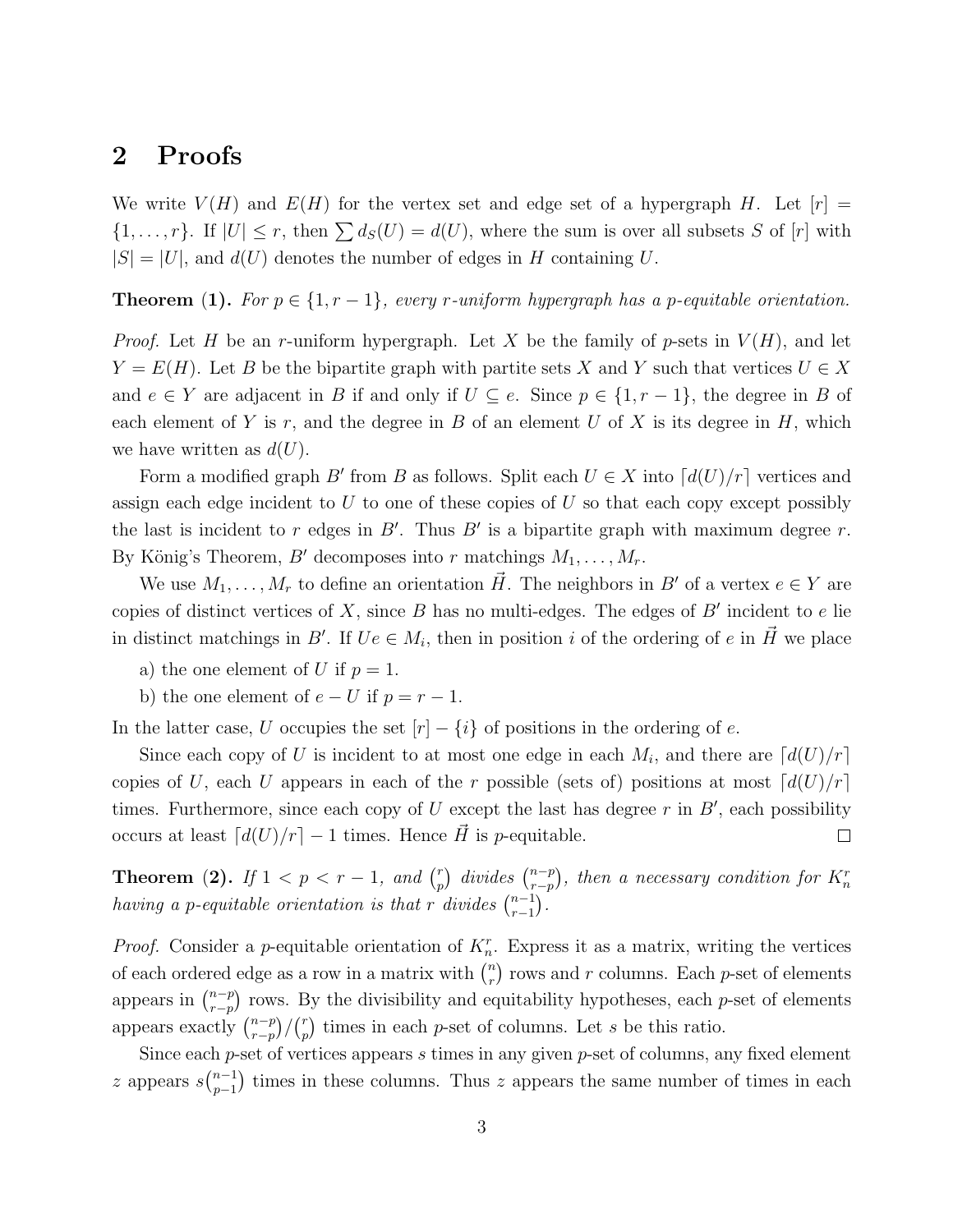p-set of columns; call this number t. Since z appears t times in its p most frequent columns and also  $t$  times in its  $p$  least frequent columns,  $z$  must appear the same number of times in each of the r columns. Since z appears in exactly  $\binom{n-1}{r-1}$  $_{r-1}^{n-1}$ ) rows, r divides  $\binom{n-1}{r-1}$  $_{r-1}^{n-1}$ ).  $\Box$ 

**Corollary 4.** For  $m, s \in \mathbb{N}$  and q prime, let  $p = q^s$ . If q does not divide m, then  $K_{(m)}^{mp}$  $\binom{mp}{(m+1)p}$  has no p-equitable orientation. Also,  $K_n^4$  has no 2-equitable orientation when  $n \equiv 6 \mod 12$ .

*Proof.* Let  $n = (m+1)p$  and  $r = mp$ . Since  $\binom{n-p}{r-n}$  $\binom{n-p}{r-p} = \binom{r}{r-p} = \binom{r}{p}$  $_p^r$ , the divisibility hypothesis of Theorem 2 holds. Also,  $\binom{n-1}{r-1}$  $\binom{n-1}{r-1} = \binom{n-1}{n-r}$  $\binom{n-1}{n-r} = \binom{n-1}{p}$  $\binom{-1}{p}$ . Since q does not divide m, the product  $\prod_{i=1}^p (n-i)$  has no factor divisible by  $q^{s+1}$ . Hence it has  $q^{s-i}$  factors divisible by  $q^i$ , for  $1 \leq i \leq s$ , and the exponent on q in the prime factorization of  $\prod_{i=1}^{p} (n-i)$  is  $(q^{s}-1)/(q-1)$ . The exponent on q is the same in the prime factorization of p!. Hence q does not divide  $\binom{n-1}{n}$  $_{p}^{-1}\big),$ so also mp does not divide  $\binom{n-1}{n}$  $\binom{-1}{p}$ . The necessary condition of Theorem 2 fails.

If  $r = 4$  and  $p = 2$ , then  $\binom{n-p}{r-n}$  $\binom{n-p}{r-p} = (n-2)(n-3)/2$  and  $\binom{r}{p}$  $\binom{r}{p} = 6$ . The divisibility hypothesis holds when *n* is congruent to 6 or 11 modulo 12. The necessary condition for *p*-equitable orientation is that 4 divides  $\binom{n-1}{3}$  $\binom{-1}{3}$ ; this fails when  $n \equiv 6 \mod 12$ .  $\Box$ 

The proof of Theorem 2 holds also when  $p \in \{1, r-1\}$ , but in these cases the hypothesis implies the divisibility requirement. When  $p = 1$ , the conditions are the same. When  $p = r-1$ , the hypothesis is that r divides  $n-r+1$ . Let  $k = (n-r+1)/r$ . In this case, r divides  $\binom{k+r-2}{r-1}$  $_{r-1}^{r+r-2}$ ); study the primes dividing  $r$  in the numerator and denominator, noting that the smallest factor in the numerator is divisible by  $r$ .

It is interesting to note that when r divides  $n - r + 1$ , every  $(r - 1)$ -equitable orientation of  $K_n^r$  is also 1-equitable. Surprisingly, the converse is *not* true. The first orientation of  $K_5^3$ below is 1-equitable but not 2-equitable; the second is 2-equitable.

> $\{(123), (124), (512), (431), (315), (451), (234), (253), (542), (345)\}$  $\{(123), (142), (512), (314), (531), (451), (234), (253), (425), (345)\}$

Finally, we prove a sufficient condition in terms of sparseness.

**Theorem** (3). Let H be an r-uniform hypergraph. If  $L_p(H)$  is  $\binom{r}{n}$  $\binom{r}{p} - 1$ )-degenerate, then H has a p-equitable orientation. (This holds in particular when  $\Delta(L_p(H)) < \binom{r}{n}$  $\binom{r}{p}$ .)

*Proof.* By Theorem 1, we may assume  $1 < p < r - 1$ . Since every subgraph of  $L_p(H)$  has a vertex with degree less than  $\binom{r}{r}$  $_p^r$ , a "least-degree-last" ordering indexes the vertices of  $L_p(H)$ (edges of H) as  $\{e_1, \ldots, e_t\}$  so that for each i, fewer than  $\binom{r}{r}$  $\binom{r}{p}$  pairs  $(P, j)$  satisfy  $P \subseteq e_i \cap e_j$ with  $|P| = p$  and  $j < i$ . Let  $R_i$  denote this set of pairs.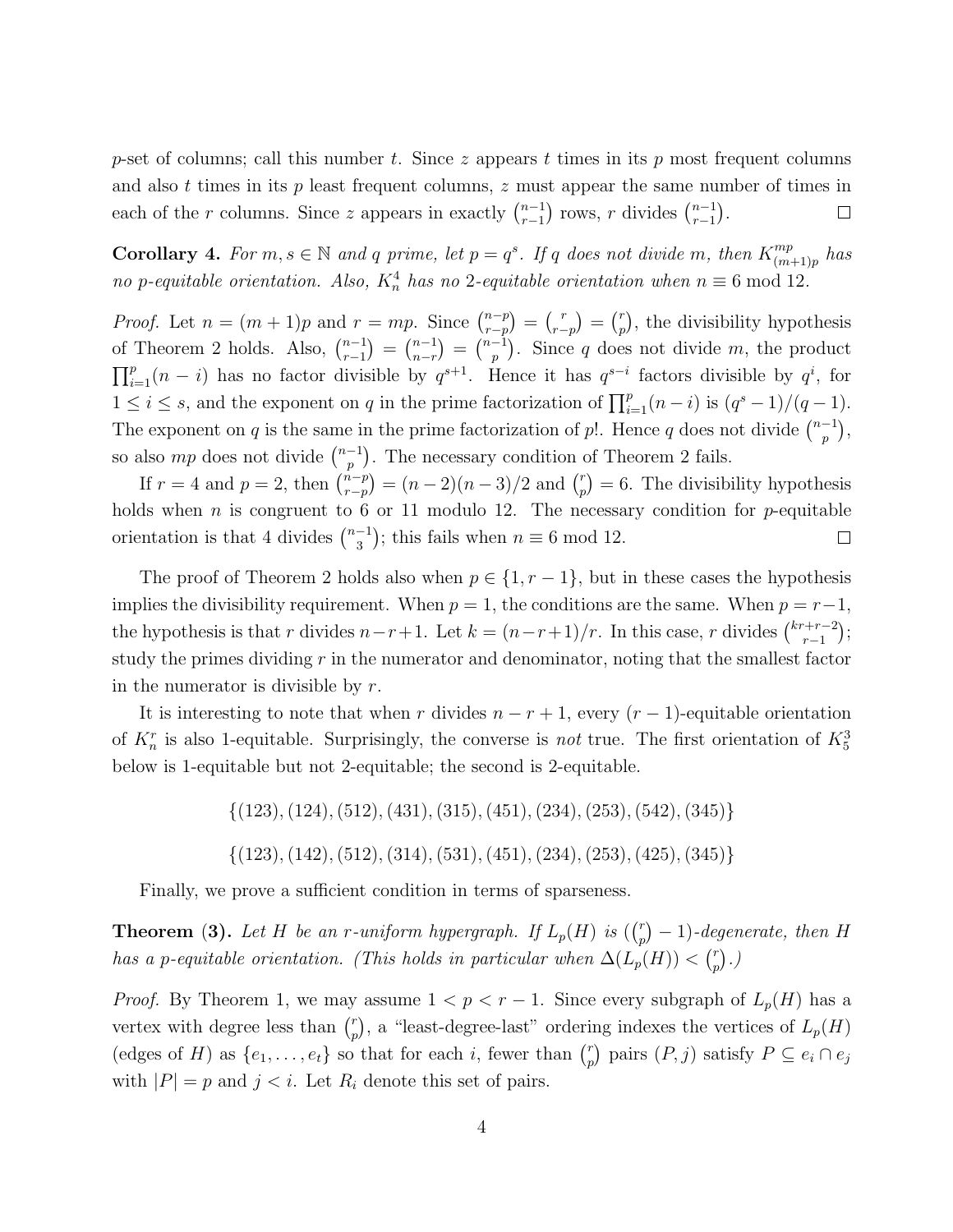We iteratively orient the edges of H from  $e_1$  through  $e_t$  so that no p-set occupies the same set of positions more than once; such an orientation is equitable. Orient  $e_1$  arbitrarily. Having oriented  $e_1, \ldots, e_{i-1}$  with the desired property, each pair  $(P, j) \in R_i$  forbids  $p!(r-p)!$  orderings for  $e_i$ . Since  $|R_i| < \binom{r}{n}$  $_p^r$ , the total number of forbidden orderings is less than r!, and a good ordering for  $e_i$  exists.  $\Box$ 

Instead of storing all excluded orderings to find a good ordering for  $e_i$ , we can compute the desired ordering position by position. Among the candidates to occupy position 1 in  $e_i$ , there is one such that the number of orderings of the rest of  $e_i$  forbidden by earlier edges is less than  $(r-1)!$ . This iterates through the positions to yield an efficient algorithm.

Both the proof of Theorem 3 and this algorithm can be viewed probabilistically. The probability that a random ordering of  $e_i$  is forbidden by the earlier edges is less than 1. Converting this to a deterministic algorithm via the computation described above is called the method of conditional expectations (cf. [1]): position by position, we choose the next element of the ordering so that the probability that set of positions at contains a forbidden p-set under random completion of the ordering remains below 1.

### 3 Extensions and open problems

It seems plausible that an r-uniform hypergraph  $H$  should have a p-equitable orientation when r is not too small compared to p and to the maximum degree among p-sets. Formally, let  $\Delta_p(H) = \max\{d(U): |U| = p\}.$ 

**Conjecture 5.** Given positive integers p and k, there exists  $r_0$  such that if  $r > r_0$ , then every r-uniform hypergraph H with  $\Delta_p(H) \leq k$  has a p-equitable orientation.

The case  $p = 1$  of Conjecture 5 holds by Theorem 1, the case  $k = 1$  trivially holds, and the case  $k = 2$  "almost" holds since then  $\Delta(L_p(H)) \leq {n \choose n}$  $_{p}^{r}$ ).

We prove a relaxed version of Conjecture 5. Say that an orientation of an r-uniform hypergraph H is nearly p-equitable if  $|d_S(U)-d_T(U)| \leq 2$  whenever  $U \subset V(H)$  and  $S, T \subset [r]$ with  $|U| = |S| = |T| = p$ . That is, the *p*-set occupancies may vary by up to 2, as opposed to 1 in a p-equitable orientation. Similarly to Theorem 3, a sparseness condition guarantees an ordering in which every  $p$ -set of vertices occupies each  $p$ -set of positions at most twice.

**Theorem 6.** For positive integers p, k, and r such that  $\binom{r}{n}$  $\binom{r}{p} > 9\binom{k-1}{2}$  $\binom{-1}{2}$ , every r-uniform hypergraph H with  $\Delta_p(H) \leq k$  has a nearly p-equitable orientation.